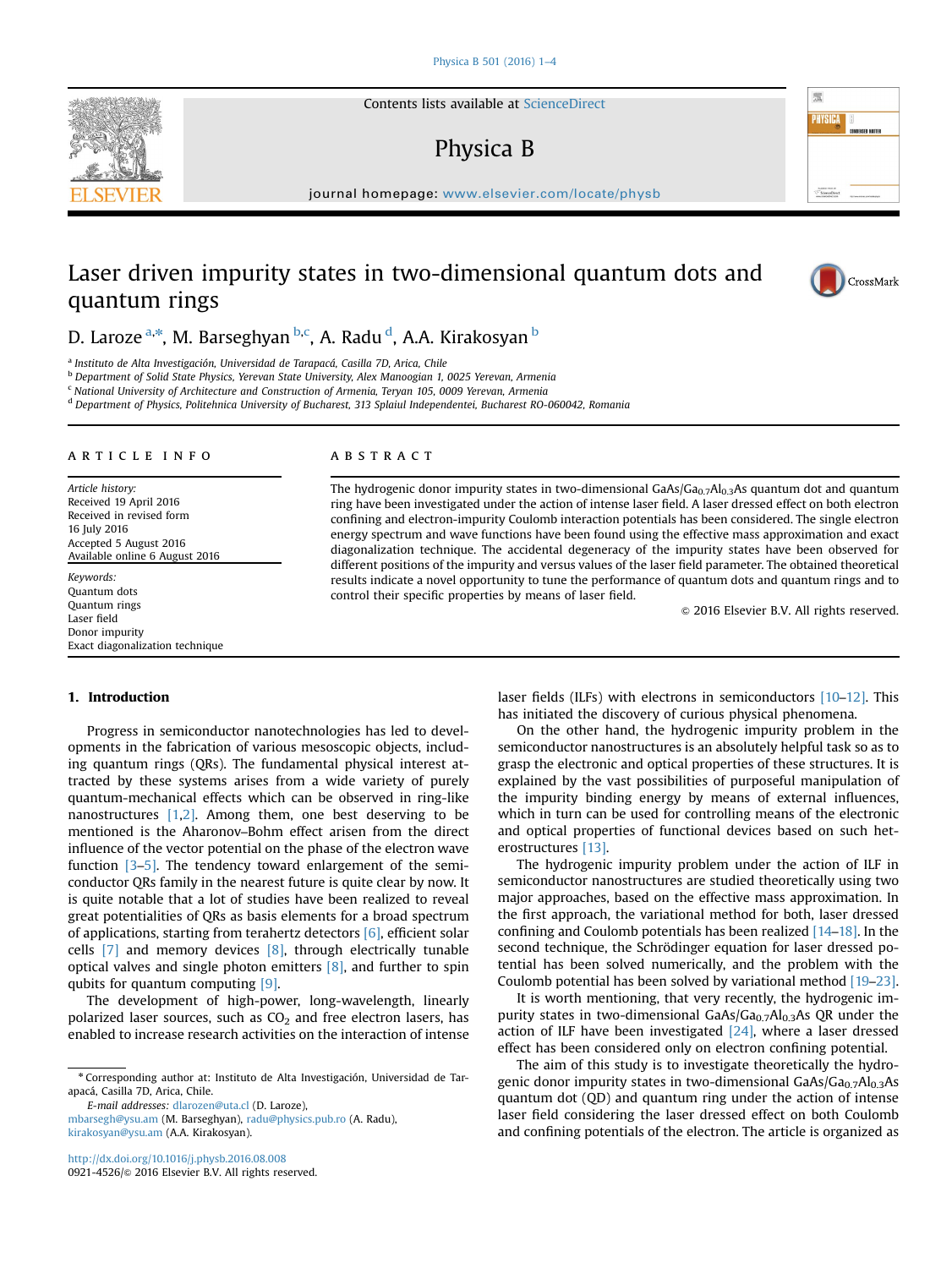<span id="page-1-0"></span>follows: in the next section we describe the theoretical model. In [Section 3](#page-2-0) we present and discuss the numerical results. Finally, the conclusions are presented in [Section 4](#page-3-0).

# 2. Theoretical framework

The method of investigation of hydrogenic donor impurity states in quantum dot and ring in the presence of ILF is based on a non-perturbative theory that was developed originally to describe the atomic behavior under intense, high-frequency laser field conditions [\[25,26\].](#page-3-0) We suppose the system to be under the action of laser radiation represented by a monochromatic plane wave of frequency  $\omega_0$ . The laser beam is non-resonant with the semiconductor structure, and linearly polarized along a radial direction of the QR (chosen along the x-axis). In the high-frequency regime the particle is subjected to the time-averaged potential [\[27](#page-3-0)–[29\]](#page-3-0)

$$
V_d(x, y) = \frac{\omega_0}{2\pi} \int_0^{2\pi/\omega_0} V((x + \alpha_0 \sin(\omega_0 t))\mathbf{i} + y\mathbf{j})dt
$$
\n(1)

where  $\alpha_0 = eA_0/(m\omega_0)$  denotes the laser field parameter, *m* is the electron effective mass,  $A_0 = A_0$ **i** is the vector potential, and **i** and **j** are the unit vectors along the laser polarization and the y-axis respectively. In the case of finite square lateral confining potential well, from Eq. (1) one may obtain a closed analytical form of  $V_d(x, y)$ , as is seen in [\[30\].](#page-3-0) For the time-averaged laser-dressed hydrogenic donor impurity potential we have used the Ehlotzky [\[31\]](#page-3-0) approximation

$$
V_c(x, y) = -\frac{e^2}{2\varepsilon} \left[ \frac{1}{\sqrt{\Delta_+^2 + y^2}} + \frac{1}{\sqrt{\Delta_-^2 + y^2}} \right],
$$
 (2)

where  $\varepsilon$  is the dielectric constant of the material, which, for simplicity, is taken the same inside and outside the QR. Here



Fig. 1. (Color Online) Electron localization probability in 2D QD structure (left panels) and QR structure (right panels), for different impurity positions. Results are for three values of the laser parameter:  $\alpha_0 = 0$ ; 2.5 nm; 5 nm.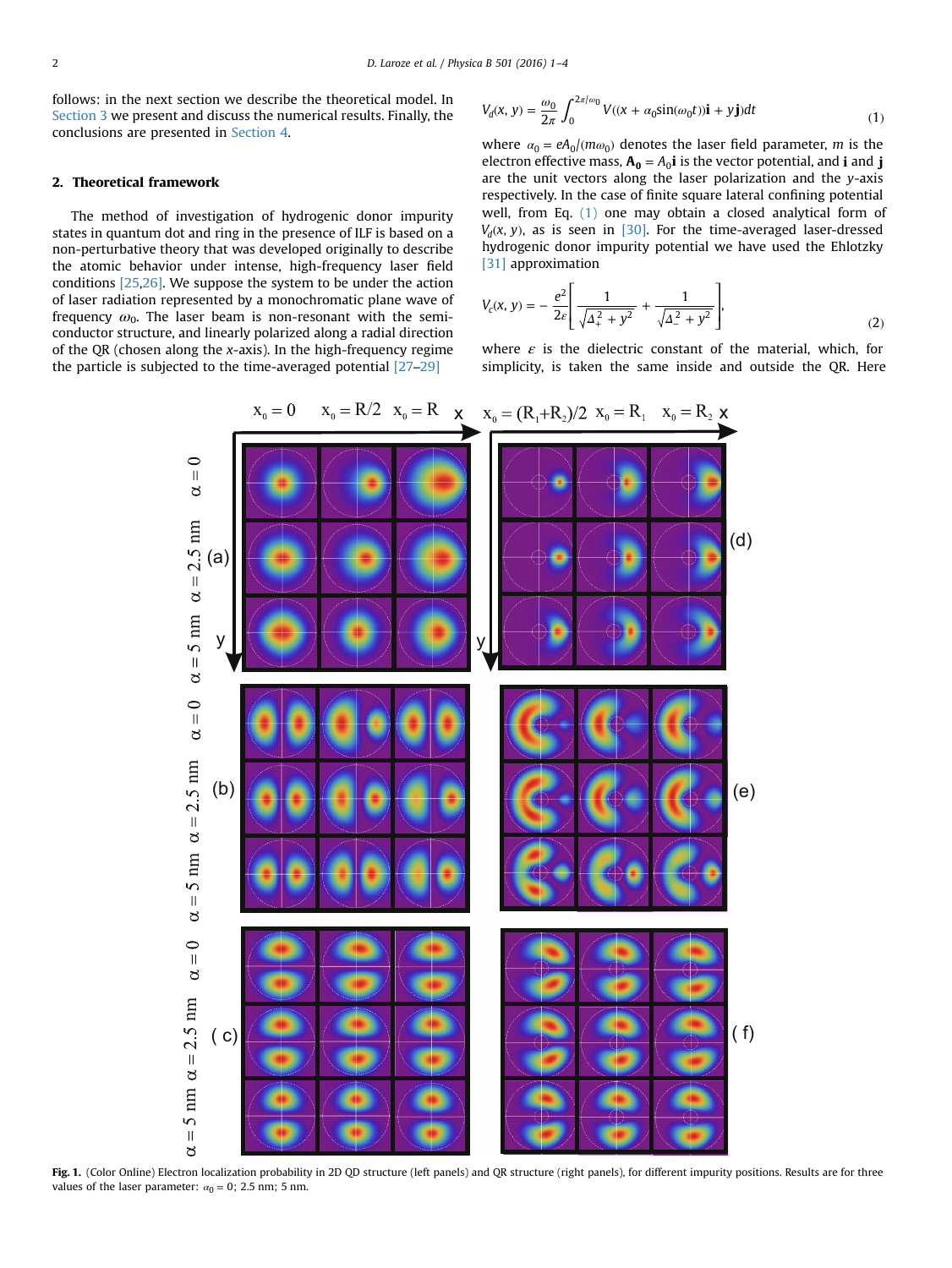<span id="page-2-0"></span> $\Delta_{\pm}^2 = (x - x_0 \pm \alpha_0)^2$  and  $x_0$  is the impurity coordinate. The laserdressed energies in the presence of hydrogenic donor impurity are obtained from the time-independent Schrödinger equation

$$
\[ -\frac{\hbar^2}{2m} \nabla_{\perp}^2 + V_T(x, y) \] \Phi_d(x, y) = E_d \Phi_d(x, y), \tag{3}
$$

where  $\nabla_1^2 = \frac{\partial^2}{\partial x^2} + \frac{\partial^2}{\partial y^2}$  and  $V_T(x, y) = V_d(x, y) + V_c(x, y)$ . The laser-dressed energy eigenvalues and eigenfunctions may be calculated using 2D diagonalization technique. The eigenfunctions of the considered system can be presented as a superposition of ones of a two-dimensional rectangle [\[29,30\].](#page-3-0)

# 3. Results and discussion

The calculations have been performed for  $GaAs/Ga<sub>0.7</sub>Al<sub>0.3</sub>As$ two-dimensional (2D) QD and QR structures with parameter values  $V_0 = 228$  meV and  $m = 0.067 m_0$ , where  $m_0$  is the free-electron mass. A single impurity has been taken into consideration at different positions with respect to the circular quantum structures.

The electron density of probability within the structures is depicted in [Fig. 1](#page-1-0) as color gradient plots. The images on the left present the calculation results for the first three impurity states in the QD structure, corresponding to panels (a), (b), and (c), respectively (results are for  $R=10$  nm). The right panels (d), (e), and (f) show the density of probability for the first three impurity states in the QR structure (results are for  $R_1 = 5$  nm and  $R<sub>2</sub> = 25$  nm). In both cases, three impurity positions and three particular values of the laser field parameter have been considered for illustration. From [Fig. 1\(](#page-1-0)a) it can be clearly seen that at  $\alpha_0 = 0$ the electron cloud corresponding to the s-like ground state follows the impurity position. It is rather compressed and centered on the QD for  $x_0 = 0$ , almost centered on the impurity for  $x_0 = R/2$ , but off-centered and more spread out within the structure for  $x_0 = R$ , since the on-border impurity has a weaker effect on the confined electron. The laser field tends to bring the ground state electron cloud toward the center of the dot by enhancing the geometric confinement for relatively low energies. First excited state in [Fig. 1](#page-1-0) (b) exhibits a *p*-type orbital aligned along the *x*-axis. The impurity position has a weaker effect on the electron cloud than for the ground state that results in a slight dissymmetry of the orbital lobes. Furthermore, the laser field has a smaller effect on the electron cloud location although it tends to compress the orbital inward. Fig.  $1(c)$  presents the density of probability for the second excited state, which is also  $p$ -like aligned along the  $y$ -axis. The effect of the impurity position is even less significant in this case. The laser dressing also squeezes in this orbital, thus an increase in

energy with  $\alpha_0$  is expected to occur for both excited states.

The density of probability presented in Fig.  $1(d)$  is for the first electron state in QR. It is observed that the electron cloud is no longer ring-shaped as it should be in the absence of the impurity, but tightly centered on the impurity site. Since for inner and outer border impurity positions the electron cloud is a little more spread out in the structure, one may expect that the lowest ground state energy be obtained for  $x_0 = (R_1 + R_2)/2$ . The laser dressing visibly reduces the electron cloud compression by the impurity, thus an increase of all energies with the laser parameter is predictable. The first excited state is depicted in [Fig. 1](#page-1-0)(e). The p-type orbital is oriented along the x-axis and slightly blended toward the impurity side, this effect being slightly reduced by the laser field. Again, the strongest effect of the impurity on the electronic cloud is observed for  $x_0 = (R_1 + R_2)/2$ . [Fig. 1](#page-1-0)(f) presents the p-like orbital of the second excited state, which is aligned along the y-axis. The impurity induces a strong dissymmetry of the electron cloud, which is only faintly attenuated by the laser dressing effect.

Fig. 2 presents the electron energy levels of the first five bound states induced by the impurity in a 2D QD with  $R=10$  nm as functions of the laser parameter. Three cases have been considered: (a) on-center impurity; (b) half-radius impurity; (c) impurity located at the QD border. As Fig. 2 reveals, the ground state energy in the absence of the laser field increases with the radial impurity position, from  $-15$  meV (for  $x_0 = 0$ ) up to 10 meV (for  $x_0 = R$ ). This is obviously related to the on-center geometric confinement of the electron in the ground state. As the laser parameter increases, the ground state energy augments with a larger shift for the on-center impurity, and a smaller one for the border impurity. In Fig.  $2(a)$  we see that the second energy level is double-degenerated as a result of the concentric symmetrical impurity potential and confinement potential. The degeneracy is removed by the laser field and resulted both energy levels increase with  $\alpha_0$ . Fourth and fifth levels are also increased with  $\alpha_0$ , by almost the same quantity. In the panels (b) and (c) there is no degeneracy for  $\alpha_0 = 0$ , which is determined by the off-center impurity positions. These cases have in common the occurrence of an accidental degeneracy [\[32\]](#page-3-0) by the crossing of the first and second excited levels, at  $\alpha_0 = 3$  nm (Fig. 2(b)) and  $\alpha_0 = 3.5$  nm (Fig. 2(c)).

[Fig. 3](#page-3-0) shows the electron energies of the first five impurity states in a QR with  $R_1 = 5$  nm and  $R_2 = 25$  nm as functions of the laser dressing parameter. In Fig.  $3(a)$  the results are for an impurity located at half distance between inner and outer energy barriers of the ring. The energy of the ground state has relatively low values, due to the good spatial overlapping of the impurity potential and ring-like wave function of the electron in the absence of the impurity. This energy is also very rapidly increasing with the laser parameter, from  $-18 \text{ meV}$  (for  $\alpha_0 = 0$ ) up to  $-1 \text{ meV}$  (for



Fig. 2. Electron energy levels of the first five impurity states in a QD, as functions of the laser parameter, for (a)  $x_0 = 0$ ; (b)  $x_0 = R/2$ ; (c)  $x_0 = R$ .